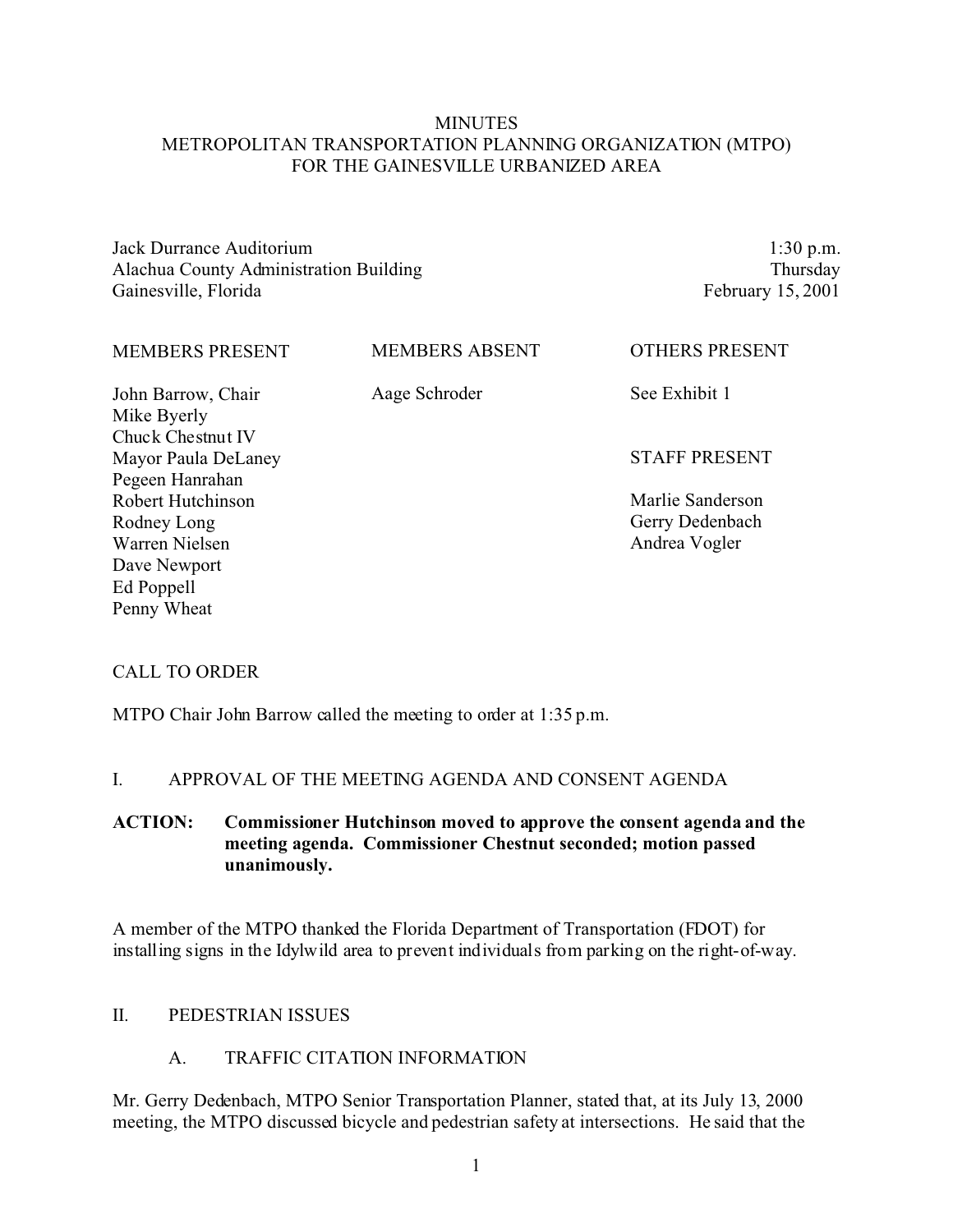MTPO requested traffic citation data from local and state law enforcement agencies. He discussed the data received from the University of Florida Police Department, Gainesville Police Department and Alachua County Sheriff's Office.

## **ACTION: Commissioner Wheat moved to:**

- **1. request that the City of Gainesville and Alachua County Commissions direct their law enforcement agencies to be more vigilant in proactive enforcement, with respect to issuing both citations and warnings, for failure to yield right-of-way to pedestrians; and**
- **2. request that the City of Gainesville ask the Gainesville Police Department to explain why traffic citations are not issued for failure to yield the rightof-way to pedestrians, unless the infraction results in a crash.**

### **Commissioner Nielsen seconded; motion passed unanimously.**

The following individuals spoke concerning the motion:

Larry Schwandes Cindy Smith

B. PEDESTRIAN SIGNALS

Mr. Dedenbach stated that, at its July 13 meeting, the MTPO discussed pedestrian safety at intersections. He said that, during this discussion, FDOT offered to give a presentation, concerning pedestrian crossing issues, to the MTPO and its Advisory Committees.

Mr. Phil Mann, City of Gainesville Public Works Department (GPWD) Traffic Engineer II, gave a presentation concerning pedestrian signals and answered questions.

The following individuals spoke concerning this agenda item:

Brian Kanely Larry Schwandes

### **ACTION: Commissioner Hutchinson moved to:**

- **1. install audible traffic signals, where appropriate, in new transportation projects and plans as directed by the Transportation Equity Act for the 21st Century;**
- **2. install accessible pedestrian signals during the Main Street reconstruction project;**
- **3. install pedestrian count-down signal heads in the Main Street reconstruction project and all future traffic signal modifications;**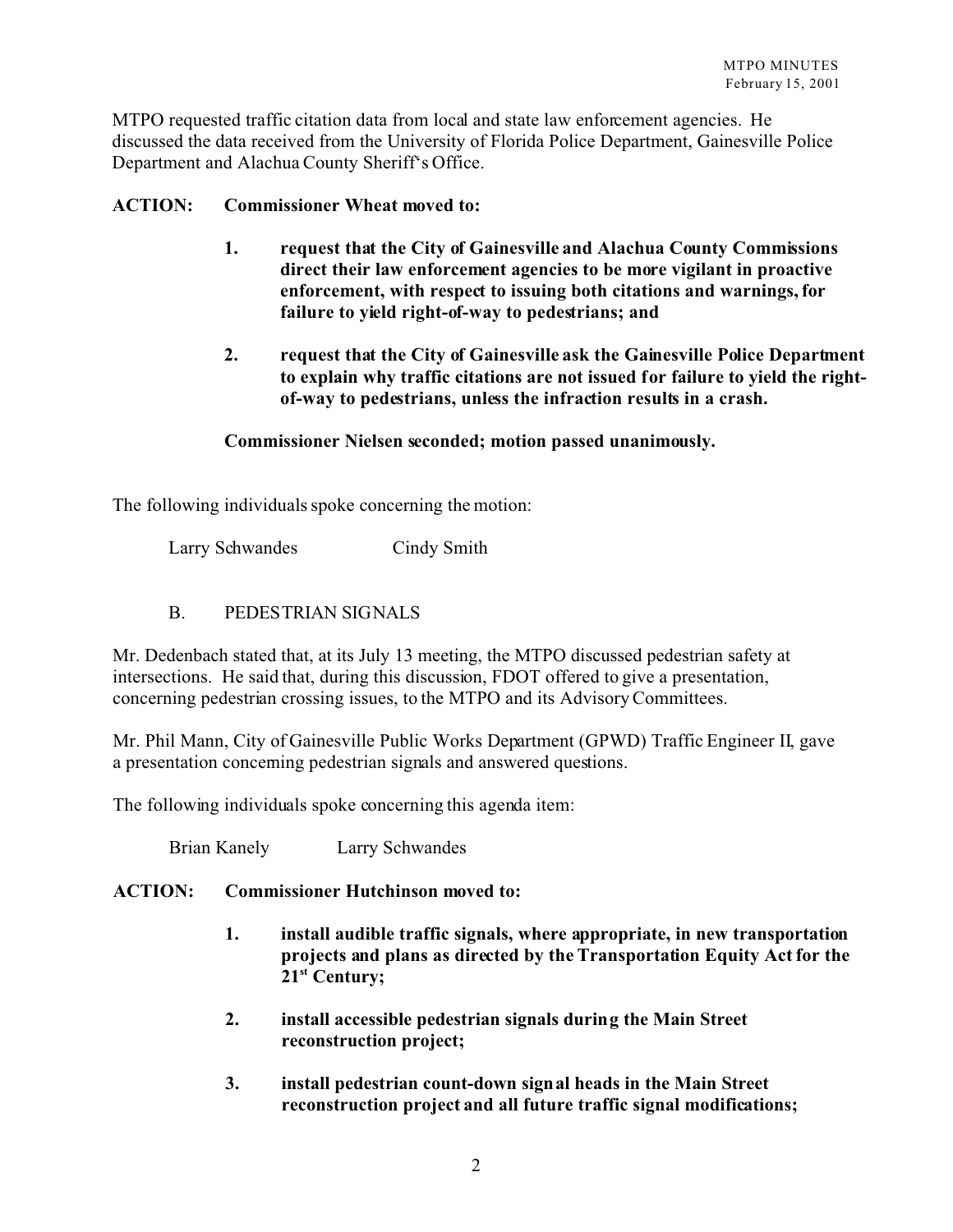- **4. amend its Urban Design Policy Manual, where appropriate, to add the installation of accessible pedestrian signals;**
- **5. request that FDOT:** 
	- **A. revise its administrative code to allow more flexibility in signal timing to increase the length of the pedestrian signal phase; and**
	- **B. include pedestrian count-down signal heads and audible signals, as appropriate, based on input from the Division of Blind Services, for the signal reconstruction at the intersection of SW 34th Street and SW 2nd Avenue concurrent with the upcoming resurfacing of SW 34th Street; and**
- **6. consider the addition of exclusive pedestrian phases in high pedestriantraffic areas.**

**Commissioner Wheat seconded; motion passed unanimously.**

- **ACTION: Commissioner Wheat moved to request that:**
	- **1. the MTPO's Advisory Committees identify and prioritize high pedestrian traffic areas in the Gainesville Metropolitan Area; and**
	- **2. MTPO staff develop a process to review complaints concerning pedestrian intersections.**

**Commissioner Hutchinson seconded; motion passed unanimously.**

C. PEDESTRIAN CROSSWALKS

Mr. Dedenbach stated that, at its March 20, 1999 meeting, the MTPO discussed the use of brick or textured-paver crosswalks and sidewalks for the Main Street Reconstruction Project. He said that the MTPO referred this issue to the Alachua County Transportation Disadvantaged Coordinating Board (ACTDCB) for review and comment.

- **ACTION: Commissioner Wheat moved to amend the MTPO Urban Design Policy Manual to incorporate the use of streetprint with hued asphalt to highlight pedestrian crosswalks where constrained by cost or State design requirements. Elsewhere, allow flexibility to utilize pavers, bricks and alternate treatments that meet the following criteria:**
	- **1. minimize the gaps between paving slabs and any vertical deviation between textured pavers;**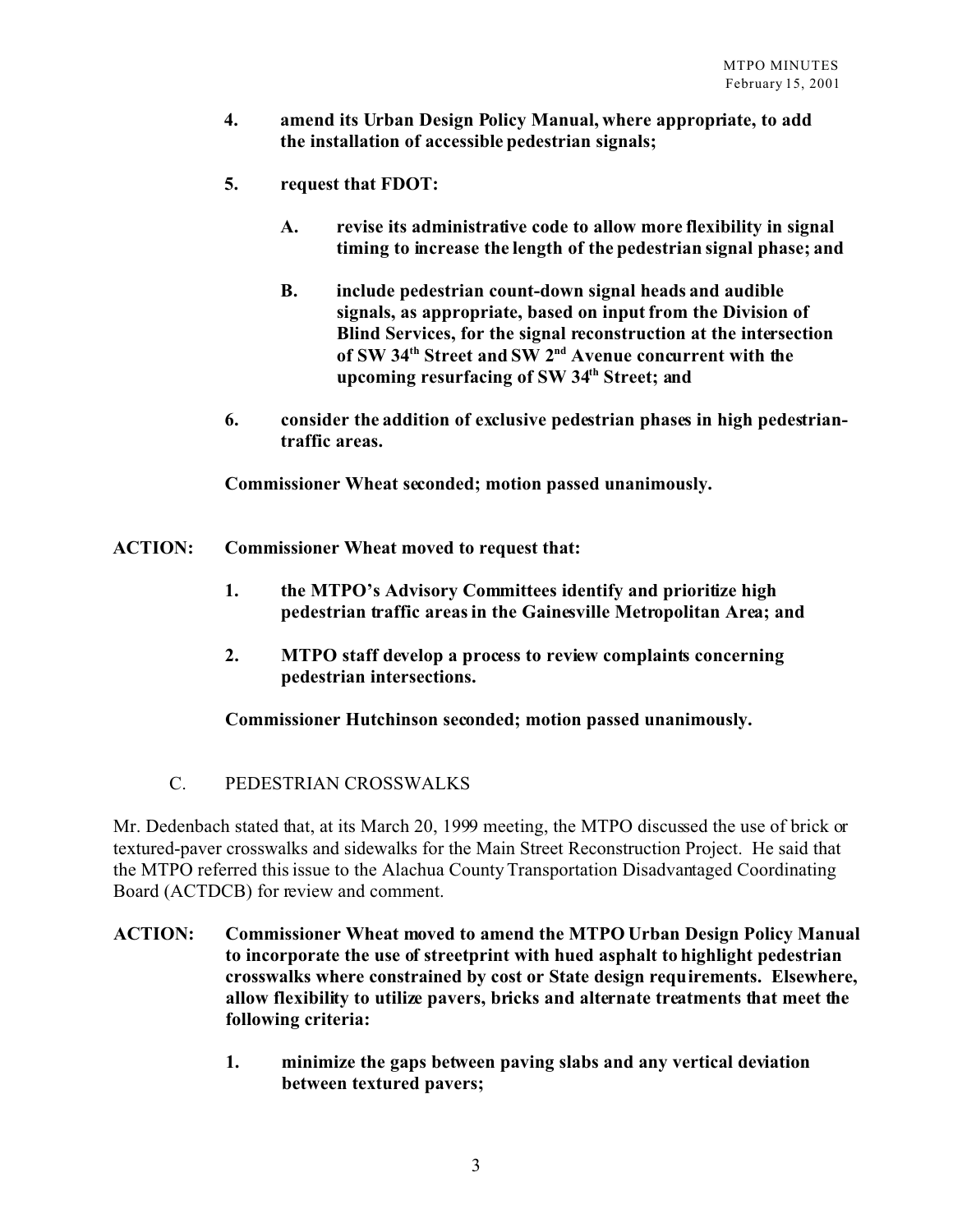## **2. define the junction between the footway and roadway with a curb or tactile paving; and**

**3. construct all crosswalks and curbs in the most safe and stable manner.**

# **Commissioner Nielsen seconded; motion passed unanimously.**

# III. STATE ROAD (SR) 24 SPEED LIMIT

Mr. Marlie Sanderson, MTPO Director of Transportation Planning, stated that, at its December 14, 2000 meeting, the MTPO requested that FDOT discuss the speed limit increase on SR 24.

Mr. Jim Scott, FDOT District 2 Traffic Operations Engineer, discussed speed limit changes on Archer Road, west of SW 75<sup>th</sup> Street, and answered questions.

## **ACTION: Commissioner Wheat moved to authorize the Chair to send a letter to FDOT requesting that they reevaluate speed limits on Archer Road from SW 75th Street to SW 91st Street, taking into consideration ongoing safety concerns at the intersection of Archer Road and SW 91st Street. Commissioner Hutchinson seconded; motion passed unanimously.**

# IV. US 441 BICYCLE SAFETY ISSUES

Mr. Sanderson stated that, at its January 30 meeting, the Bicycle/Pedestrian Advisory Board (B/PAB) discussed bicycle safety concerns due to bicyclist fatalities on US 441 at Paynes Prairie. He said that this issue has also been reviewed by the Citizens Advisory Committee (CAC) and Technical Advisory Committee (TAC).

## **ACTION: Commissioner Hutchinson moved to:**

- **1. request that FDOT fund a short-term safety study of the US 441, Paynes Prairie corridor, where bicyclist fatalities have occurred;**
- **2. keep the US 441 bicycle project as the first unfunded safety project when the MTPO's List of Priority Projects is approved in September;**
- **3. request that FDOT program construction funds for this project in its next Work Program, noting that this project has been on the MTPO's priority list for the past two years; and**
- **4. support the designation of US 441 as a Scenic Highway and include funding for bicycle safety projects, including consideration of an offroad bicycle facility, in this corridor as part of that designation.**

**Commissioner Hanrahan seconded; motion passed unanimously.**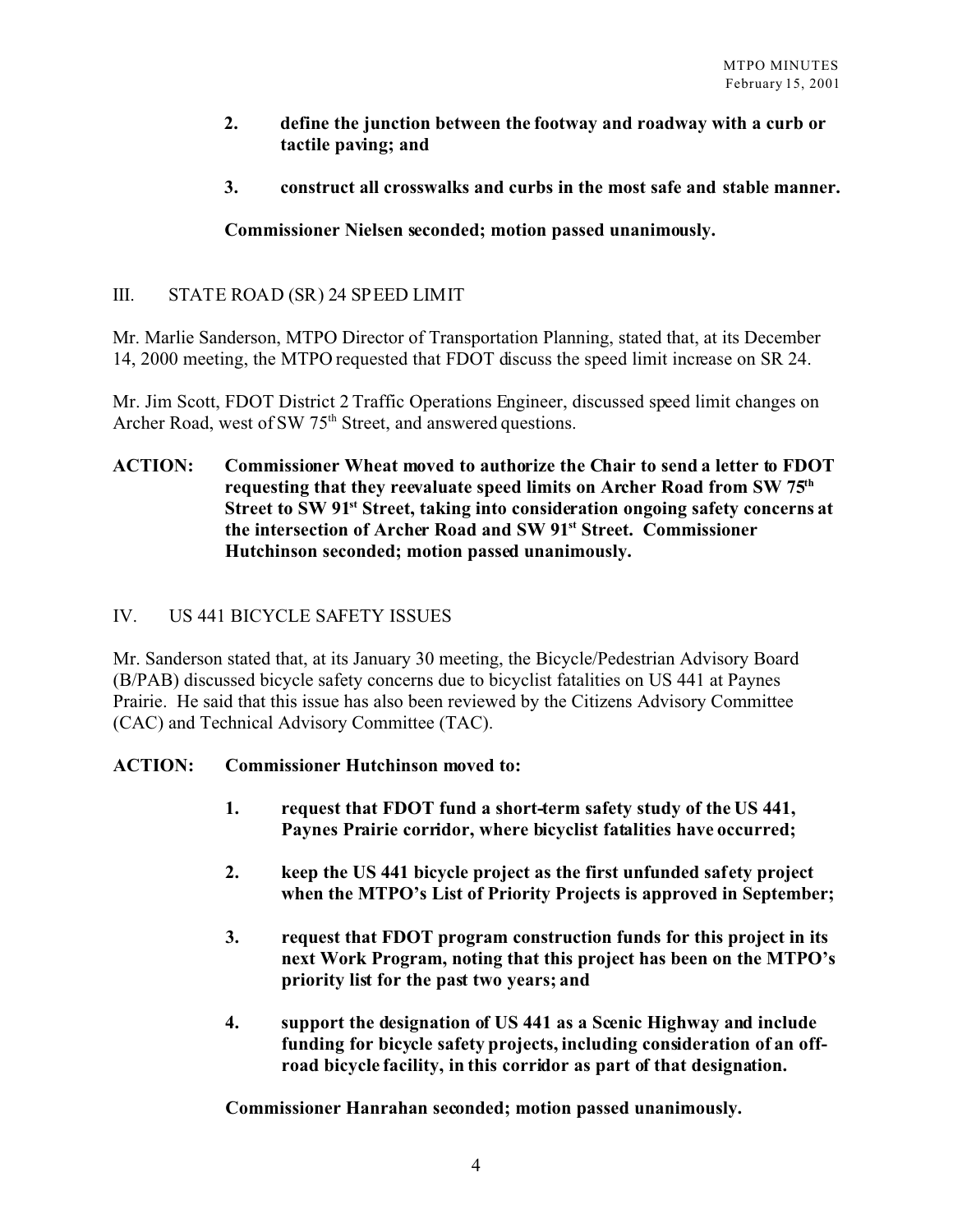A member of the MTPO requested that portions of US 441 north and south of Paynes Prairie be included in the safety study.

A member of the MTPO thanked FDOT for funding the safety study.

# V. REGIONAL TRANSIT SYSTEM (RTS) ISSUES

## A. OVERVIEW PRESENTATION

Mr. Sanderson stated that the MTPO, at its December 14 meeting, requested an overview presentation of RTS operations.

Mr. Jeff Logan, RTS Director, gave an overview presentation of RTS operations and answered questions.

# B. COMPREHENSIVE OPERATIONAL ANALYSIS (COA)

Mr. Sanderson stated that, at its January 18 meeting, the MTPO discussed the proposed COA. He said that the MTPO referred this issue to its Advisory Committees to discuss whether this study should include an analysis of whether RTS should be expanded to a countywide transit authority.

Mr. Logan discussed the COA and answered questions.

A member of the MTPO discussed the upcoming Alachua County transportation workshop and invited RTS to participate.

- **ACTION: Commissioner Newport moved to approve conducting the COA as recommended by RTS staff with the understanding that the following items will be included in the scope of work:**
	- **1. park-and-ride and express bus service to outlying municipalities within Alachua County;**
	- **2. appropriate bus service expansions in the unincorporated area of Alachua County consistent with the Livable Community Reinvestment Plan and the City and County Comprehensive Plans; and**
	- **3. whether RTS should be expanded to a countywide transit authority.**

## **Commissioner Nielsen seconded; motion passed unanimously.**

The following individuals spoke concerning the motion: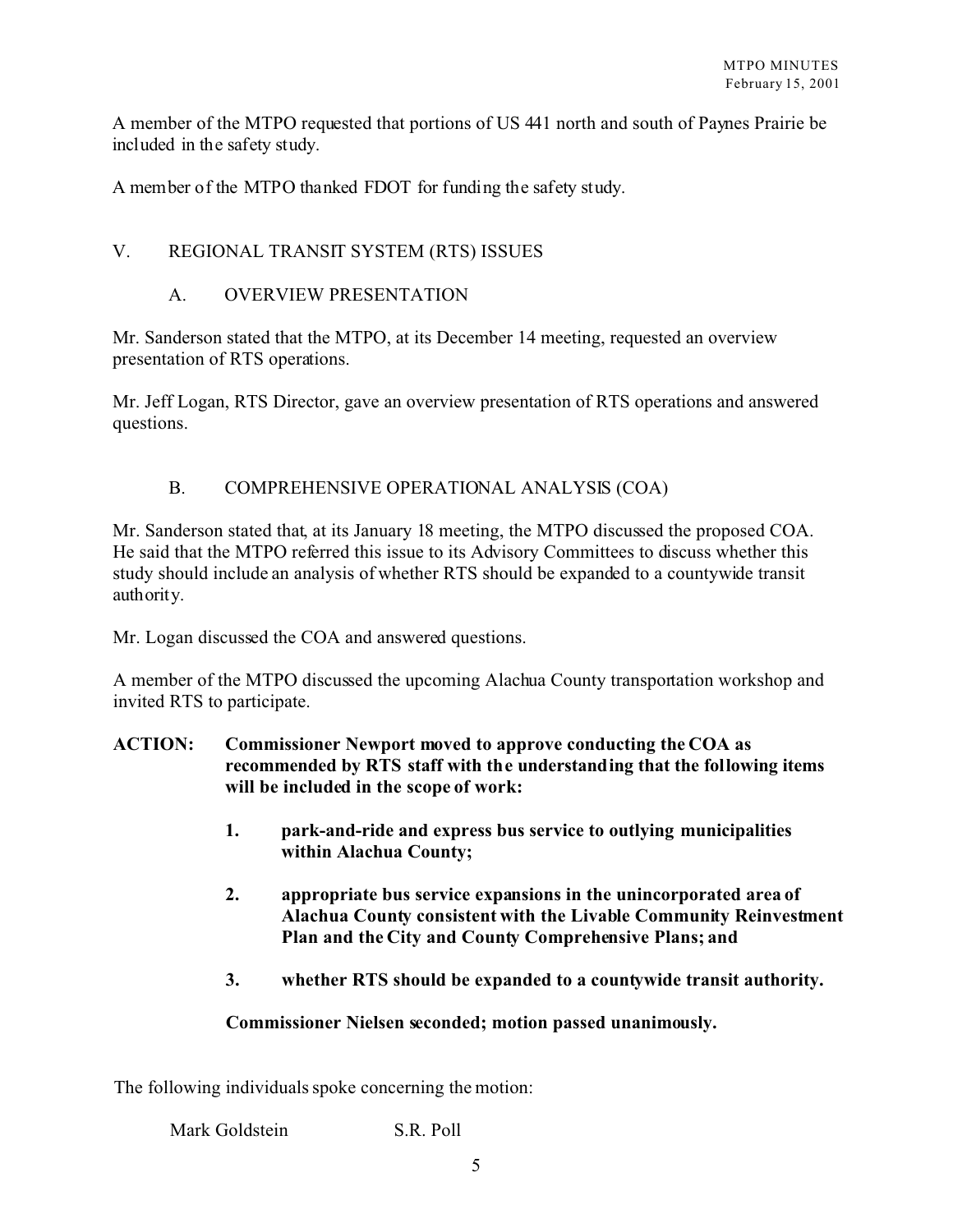## VI. MAIN STREET RECONSTRUCTION

Mr. Sanderson stated that, at its June 2000 meeting, the MTPO approved a motion to reconstruct Main Street, from Depot Avenue to N  $8<sup>th</sup>$  Avenue, as a two lane divided facility; conduct a Comprehensive Operational Analysis of the Regional Transit System in conjunction with the implementation of the Main Street reconstruction project; and include parallel parking, bus bays and instreet bikelanes in the Main Street project design.

Mr. James Bennett, FDOT District 2 Project Manager, gave a presentation concerning the Main Street Reconstruction Project and answered questions.

The MTPO commended Mr. Bennett and Mr. Pat Haygood, FDOT District 2 Project Design Engineer, for their hard work and outstanding presentation concerning this project.

### **ACTION: Commissioner Hanrahan moved to:**

- **1. approve the Main Street design plans as presented by FDOT with the understanding that:**
	- **A. FDOT and the City of Gainesville will further research signalization alternatives, such as mastarms and post-mounted signals, throughout the Main Street reconstruction project corridor; and**
	- **B. landscape details will be determined once design details are finalized.**
- **2. request that the Alachua County Board of County Commissioners consider reconstructing Main Street, from N 8th Avenue to N 16th Avenue, with two travel lanes, a center turn lane and instreet bike lanes; and**
- **3. request that FDOT investigate the use of brick-hued, non-texured bicycle lanes throughout the project.**

### **Mayor DeLaney seconded.**

A member of the MTPO expressed concern that Publix Supermarkets does not support reducing the number of travel lanes on Main Street from N  $10<sup>th</sup>$  Avenue to N  $16<sup>th</sup>$  Avenue.

The MTPO discussed the potential impacts of reducing the number of travel lanes on Main Street from N  $8<sup>th</sup>$  Avenue to N  $16<sup>th</sup>$  Avenue.

Mr. Bill Lecher, Alachua County Public Works Department Assistant Director, and Mr. Brian Kanely, Gainesville Public Works Department Transportation Services Manager, discussed possible cross sections for Main Street from N  $8<sup>th</sup>$  Avenue to N  $16<sup>th</sup>$  Avenue.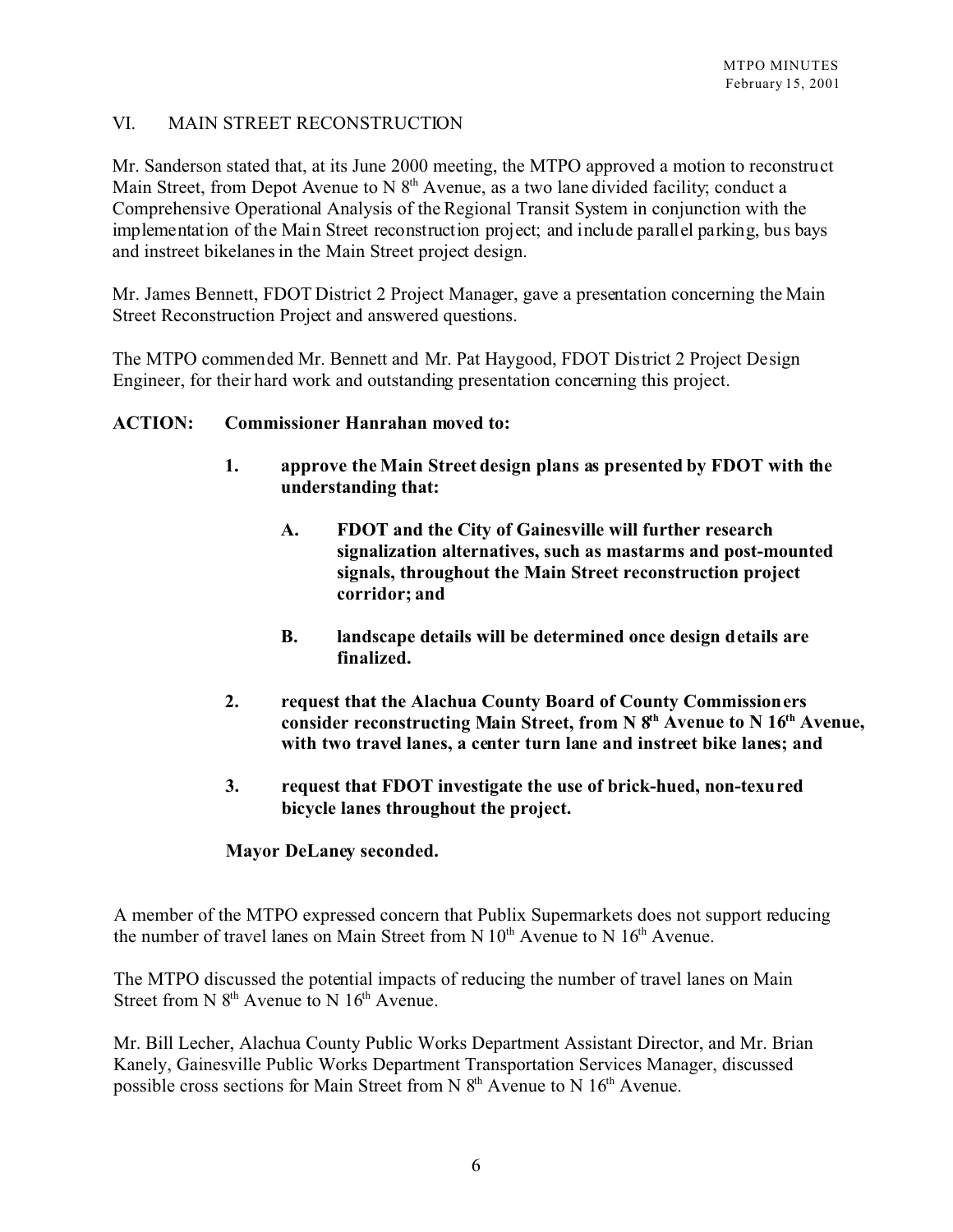## **AMENDMENT: Commissioner Hutchinson moved amend the motion to request that the Alachua County Board of County Commissioners consider alternative cross sections in the reconstruction of Main Street from N 8th Avenue to N 16th Avenue. Commissioner Wheat seconded.**

The following individuals spoke concerning the motion:

| <b>Zachary Andrews</b>              |    |                                                                                                                                         | S.R. Poll                                                                                                                                                                                               | Cindy Smith                                                                                                 |  |  |  |
|-------------------------------------|----|-----------------------------------------------------------------------------------------------------------------------------------------|---------------------------------------------------------------------------------------------------------------------------------------------------------------------------------------------------------|-------------------------------------------------------------------------------------------------------------|--|--|--|
| <b>SUBSTITUTE</b><br><b>MOTION:</b> |    | <b>Commissioner Chestnut moved a substitute motion to:</b>                                                                              |                                                                                                                                                                                                         |                                                                                                             |  |  |  |
|                                     | 1. | approve the Main Street design plans as presented by the<br>Florida Department of Transportation (FDOT) with the<br>understanding that: |                                                                                                                                                                                                         |                                                                                                             |  |  |  |
|                                     |    | A.                                                                                                                                      | FDOT and the City of Gainesville will further research<br>signalization alternatives, such as mastarms and post-<br>mounted signals, throughout the Main Street<br>reconstruction project corridor; and |                                                                                                             |  |  |  |
|                                     |    | <b>B.</b>                                                                                                                               | are finalized; and                                                                                                                                                                                      | landscape details will be determined once design details                                                    |  |  |  |
|                                     | 2. |                                                                                                                                         |                                                                                                                                                                                                         | request that FDOT investigate the use of brick-hued, non-<br>textured bicycle lanes throughout the project. |  |  |  |
|                                     |    |                                                                                                                                         |                                                                                                                                                                                                         | Commissioner Newport seconded; motion failed seven to two.                                                  |  |  |  |

The MTPO continued to discuss the Main Street Reconstruction Project.

| 2 <sup>ND</sup> SUBSTITUTE<br><b>MOTION:</b> | <b>Commissioner Newport moved a substitute motion to:</b> |                                                                                           |                                                                                                                                                                                                         |  |
|----------------------------------------------|-----------------------------------------------------------|-------------------------------------------------------------------------------------------|---------------------------------------------------------------------------------------------------------------------------------------------------------------------------------------------------------|--|
|                                              | 1.                                                        | approve the Main Street design plans as presented by FDOT<br>with the understanding that: |                                                                                                                                                                                                         |  |
|                                              |                                                           | A.                                                                                        | FDOT and the City of Gainesville will further research<br>signalization alternatives, such as mastarms and post-<br>mounted signals, throughout the Main Street<br>reconstruction project corridor; and |  |
|                                              |                                                           | В.                                                                                        | landscape details will be determined once design details<br>are finalized;                                                                                                                              |  |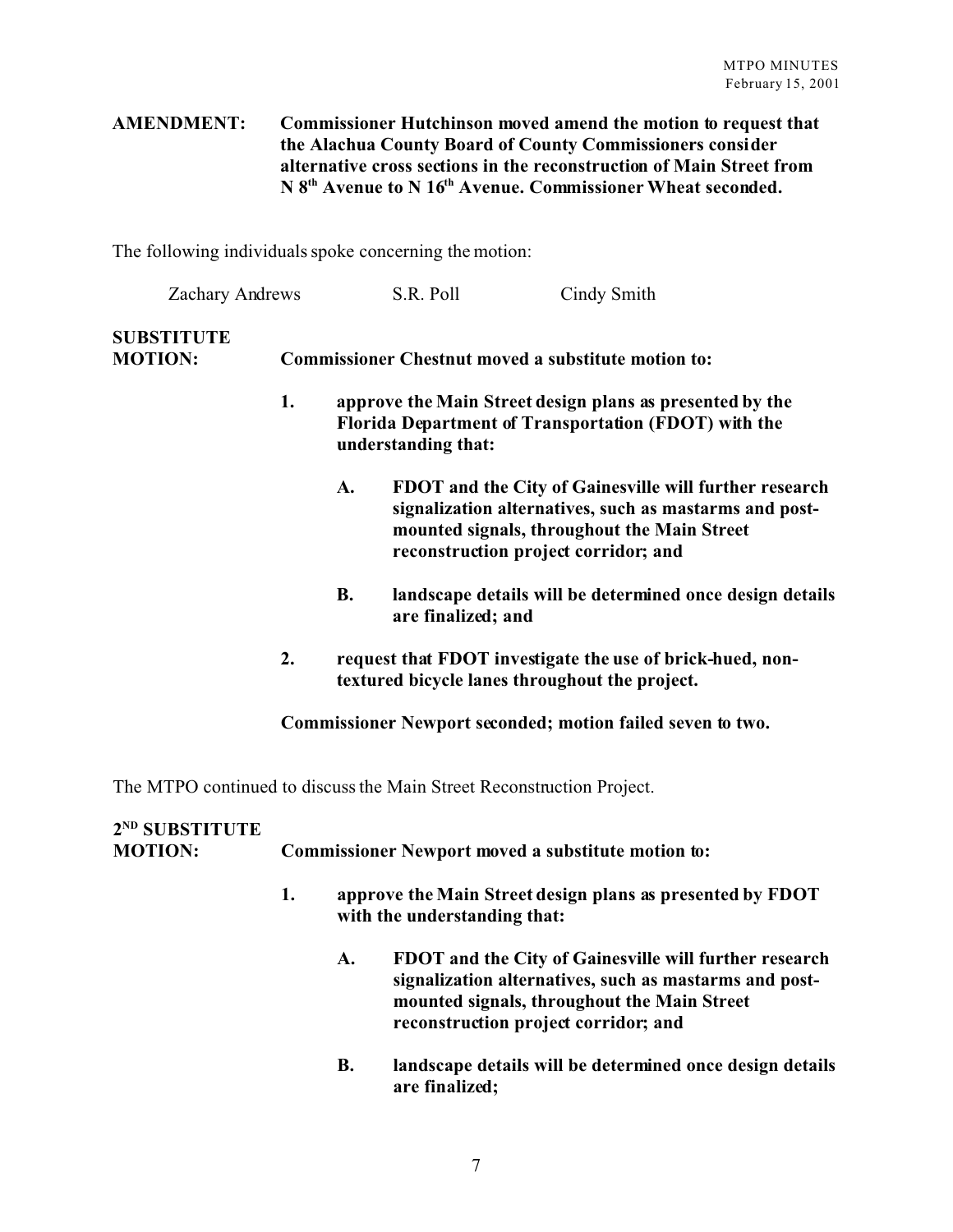|                                  | 2.                                       |           | request that the Alachua County Board of County<br>Commissioners, in cooperation with businesses and adjacent<br>neighborhoods along this corridor, consider alternative cross-<br>sections for the reconstruction of Main Street from N 8 <sup>th</sup> Avenue<br>to N 16th Avenue; and |
|----------------------------------|------------------------------------------|-----------|------------------------------------------------------------------------------------------------------------------------------------------------------------------------------------------------------------------------------------------------------------------------------------------|
|                                  | 3.                                       |           | request that FDOT investigate the use of brick-hued, non-<br>textured bicycle lanes throughout the project.                                                                                                                                                                              |
|                                  | <b>Commissioner Hutchinson seconded.</b> |           |                                                                                                                                                                                                                                                                                          |
| 3RD SUBSTITUTE<br><b>MOTION:</b> |                                          |           | <b>Commissioner Hutchinson moved a substitute motion to:</b>                                                                                                                                                                                                                             |
|                                  | 1.                                       |           | approve the Main Street design plans as presented by FDOT<br>with the understanding that:                                                                                                                                                                                                |
|                                  |                                          | A.        | FDOT and the City of Gainesville will further research<br>signalization alternatives, such as mastarms and post-<br>mounted signals, throughout the Main Street<br>reconstruction project corridor; and                                                                                  |
|                                  |                                          | <b>B.</b> | landscape details will be determined once design details<br>are finalized;                                                                                                                                                                                                               |
|                                  | 2.                                       |           | request that Alachua County staff conduct a traffic design<br>analysis of Main Street between N 8 <sup>th</sup> Avenue and N 16 <sup>th</sup><br>Avenue that includes participation from affected businesses                                                                             |

**3. request that FDOT investigate the use of brick-hued, nontextured bicycle lanes throughout the project.**

#### **Commissioner Newport seconded; motion passed eight to one.**

## VII. STATE ROAD 24 AT INTERSTATE 75 SAFETY PROJECT

Mr. Sanderson reviewed the MTPO Advisory Committee recommendations concerning the SR 24 (Archer Road) at Interstate 75 safety project. He noted that the project included milling and resurfacing and access management, from Fred Bear Drive to SW 40<sup>th</sup> Boulevard, and a traffic signal installation at Fred Bear Drive.

**and neighborhoods; and**

Mr. Scott indicated that FDOT can construct wider curb lanes throughout the project corridor.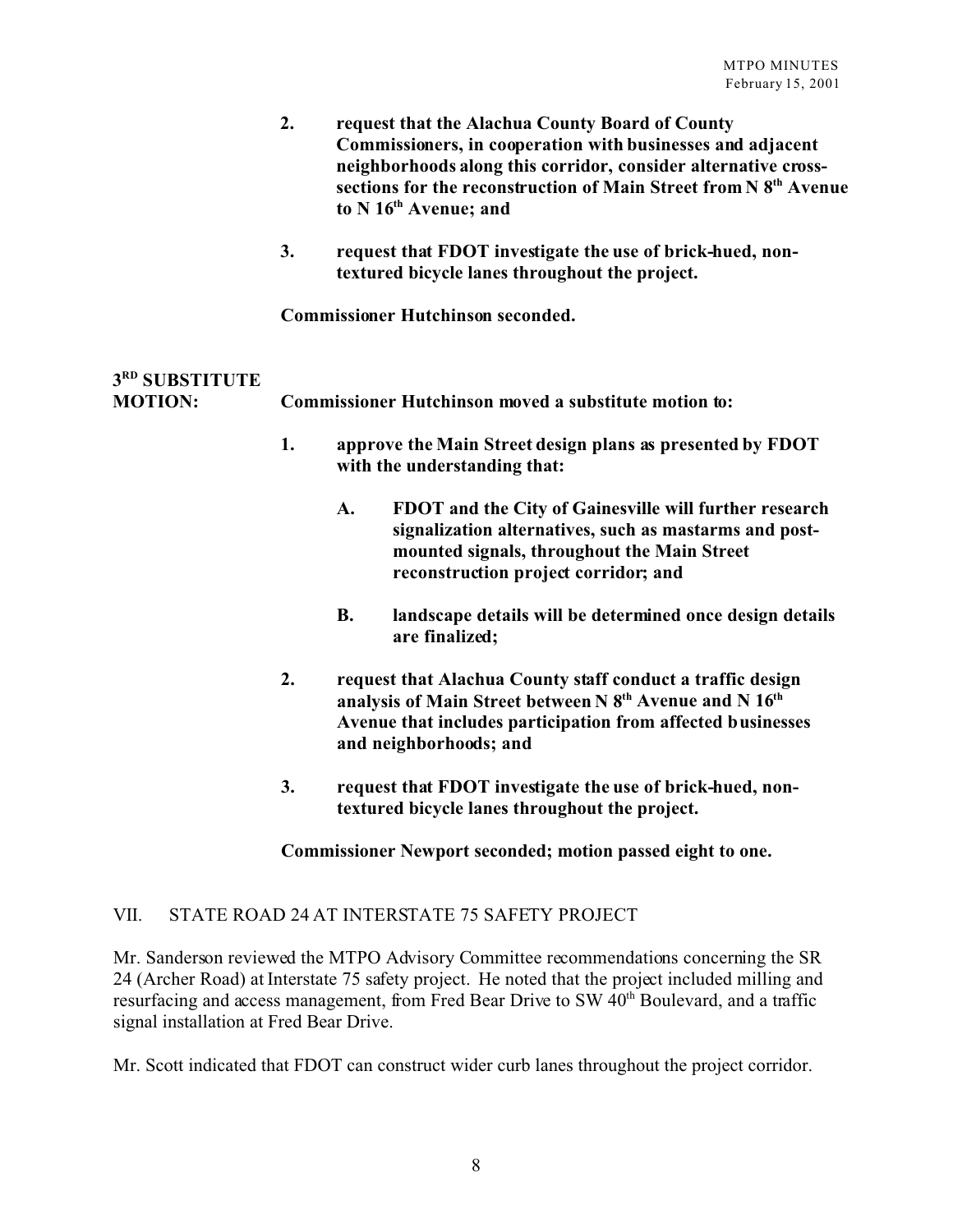## **ACTION: Commissioner Hutchinson moved to:**

- **1. approve the SR 24 resurfacing project with textured and hued pedestrian crosswalks and horizontal mast arms; and**
- **2. request that FDOT include 14 foot wide outside lanes in this project to accommodate bicyclists.**

## **Mayor DeLaney seconded; motion passed unanimously.**

## VIII. US 441 AT GAINESVILLE HIGH SCHOOL SAFETY PROJECT

Mr. Sanderson discussed the US 441 at Gainesville High School Safety Project.

Ms. Smith expressed concern that the flashing pedestrian signals are going to be removed.

Mr. Scott indicated that FDOT can install signage to warn vehicles of the mid-block crossing.

The MTPO discussed signalization, signage and construction materials for the proposed midblock crossing in front of Gainesville High School.

Ms. Teresa Scott, Gainesville Public Works Department Director, suggested that the MTPO refer safety issues concerning the mid-block crossing to the Alachua County Traffic Safety Team.

### **ACTION: Mayor DeLaney moved to:**

- **1. approve the FDOT design plans for the US 441 at Gainesville High School Safety Project between NW 16th Avenue and NW 21st Avenue; and**
- **2. request that the Alachua County Traffic Safety Team review the pedestrian lighting, signage and signalization options for the proposed mid-block pedestrian crossing at NW 18th Avenue.**

### **Commissioner Newport seconded; motion passed unanimously.**

## IX STATE ROADS 26 AND 26A STATUS REPORT

Mr. Sanderson stated that, at its January 18 meeting, the MTPO discussed the SR 26 resurfacing project. He said that FDOT reported that the SR 26 project in the FDOT Tentative Work Program does not include all of the design elements requested by the MTPO. He reviewed the history of the SR 26 and 26A projects and answered questions.

Mr. James Dees, FDOT District 2 Planning Manager, discussed the SR 26/26A projects and answered questions.

Ms. Scott stated that City staff will provide, to the MTPO, cost estimates of those amenities which FDOT is unable to fund.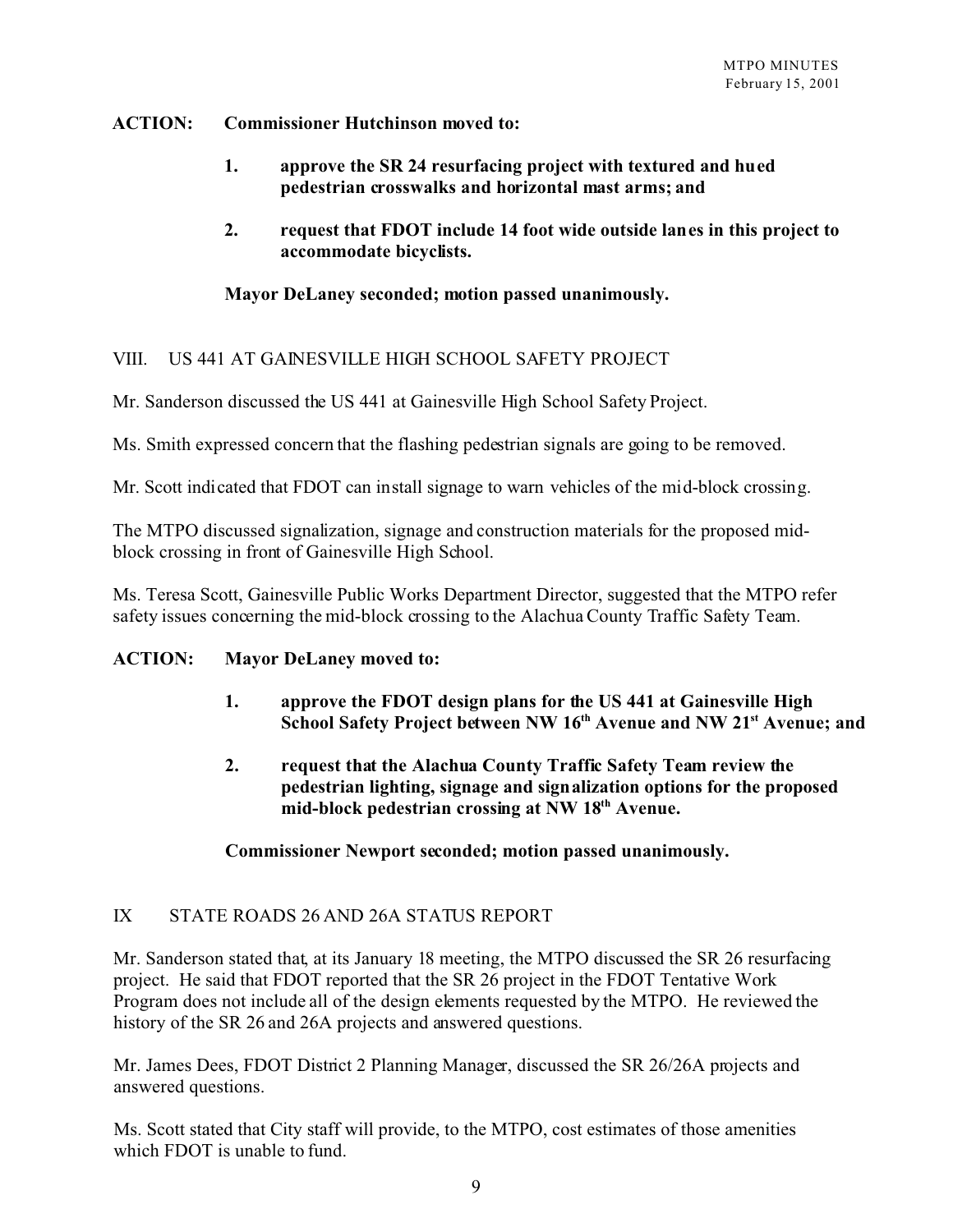## X. HULL ROAD RIGHT-OF-WAY STATUS REPORT

Mr. Sanderson provided a status report concerning the proposed Hull Road right-of-way.

Mr. Lecher discussed issues concerning the proposed Hull Road right-of-way and answered questions.

## **ACTION: Mayor DeLaney moved to:**

- **1. continue to endorse the need for 150' right-of-way for the proposed Hull Road alignment until circumstances arise which prevent the acquisition of this much right-of-way; and**
- **2. request that FDOT research alternatives for the purchase and development of the right-of-way along the proposed Hull Road alignment as necessary.**

**Commissioner Nielsen seconded; motion passed nine to one.**

## XI. JACKSONVILLE MPO MEETING CONFLICTS

Mr. Sanderson stated that, in the past, FDOT staff have encountered problems attending both the Gainesville and Jacksonville MPO meetings because sometimes both meetings are scheduled for the same day. He reviewed possible solutions to the meeting conflicts.

## **It was a consensus of the MTPO to maintain their current meeting schedule, but realize that, on occasion, FDOT may arrive late to MTPO meetings.**

### XII. NEXT MTPO MEETING

Mr. Sanderson stated that the next MTPO meeting is currently scheduled for March 1 at 1:30 p.m. He said that the MTPO has also scheduled a workshop on walkable shopping centers at 6:00 p.m.

### XIII. COMMENTS

## A. MTPO MEMBERS-

A member of the MTPO gave an update concerning the MTPO Southeast Connector Subcommittee and announced that its next meeting will be held Friday, February 16 at 3:00 p.m. at City Hall.

A member of the MTPO stated that, in December, the MTPO adopted landscape policies for retention/detention basins. She requested that staff ensure that these policies have been forwarded to the City of Gainesville and Alachua County.